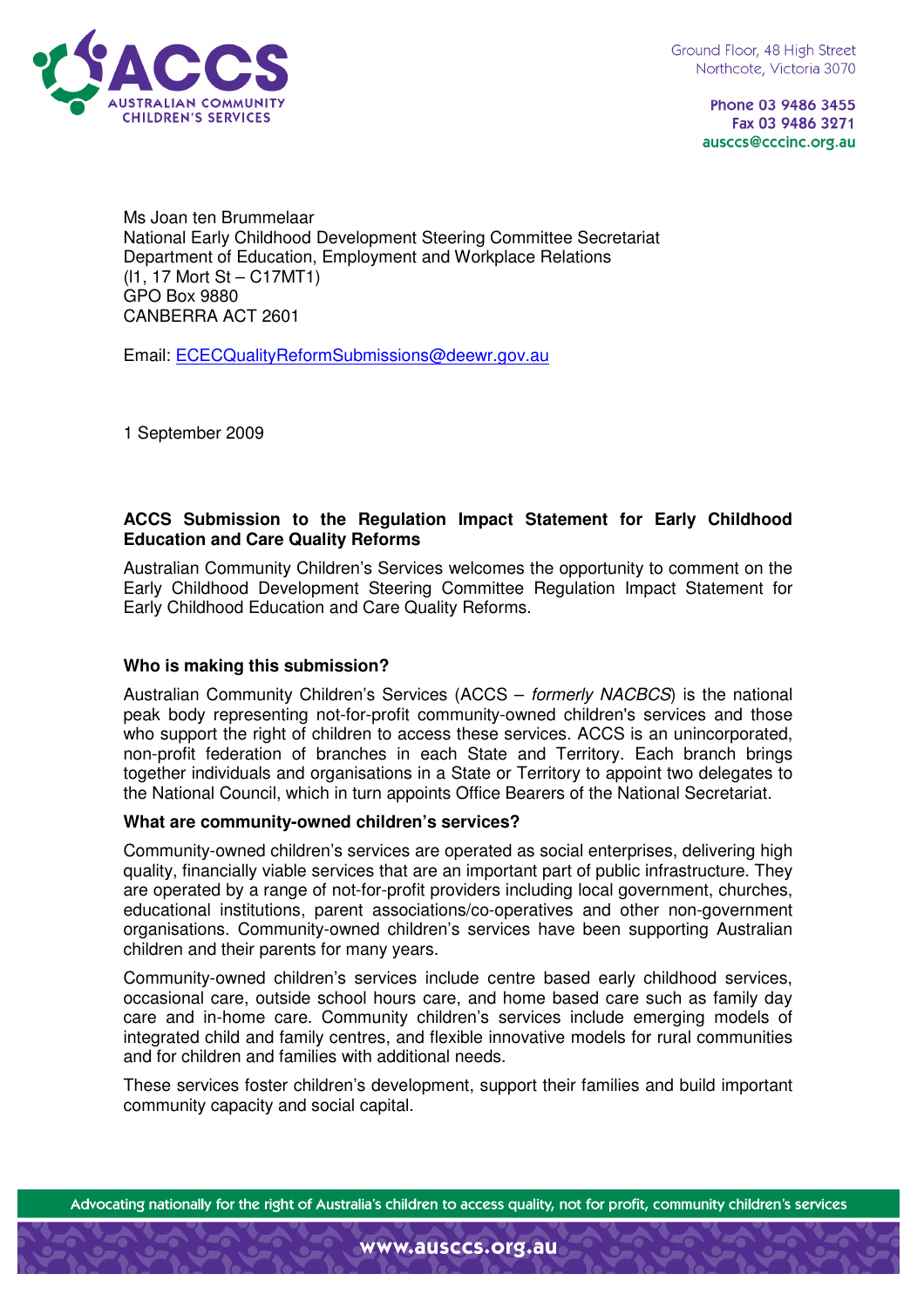# **National Quality Standard and Ratings Framework**

### **1. Governments are proposing to implement consistent minimum standards of care across Australia. Do you agree with this approach? Why or why not?**

ACCS has an agreed national position supporting this proposal. All formal children's services should be regulated through the Federal Government thus removing the duplication and crossover of the current state/territory licensing requirements and Federal Government quality assurance. We believe this could be achieved through two bodies.

- A national body that sets the national regulations (service input) and quality improvement standards (output).
- A separate independent government/statutory body that measures the continuous improvement program; that is that services are implementing, improving and complying with the program.

The national body would oversight a consistent regulatory framework for children's service throughout Australia, setting high standards and implementing them in a rigorous manner with clear sanctions for failing to perform at the required standard.

Any states/territories that currently have higher standards than the agreed national standards must be required under an inter-governmental agreement to retain these higher standards.

**2. For each care type, which of the options set out in Chapter 5.3 do you believe would best achieve a good balance between meeting the government's objective of enhancing learning and development outcomes for children, and affordability for parents, and why?** 

#### **Centre-based care**

ACCS supports option 4 for centre-based care.

However we would require that any degree qualified teacher working in a long day care setting should be required to have an early childhood degree. It is not adequate that only one teacher should have industry specific qualifications. Does this mean that someone with an IT degree has adequate theoretical background to successfully implement a high quality early childhood education and care program as required by EYLF and ensure that 4 year olds are prepared for school.

Waiting until 2020 to introduce a ratio of 1:3 for babies is far too long - we believe that this ratio should be implemented sooner than this given that four of the eight state/territory jurisdictions will have a 1:4 ratio for babies from 2010.

Group sizes need to be considered as an important element of effectively implementing child:staff ratios. Group size considers what is an optimum number of children grouped together in a well defined space or room.

Ratios also need to consider whether these staff are located on the premises or physically located in the room and engaged in activities with the children.

## **Family Day Care**

ACCS supports option 2 for Family Day Care.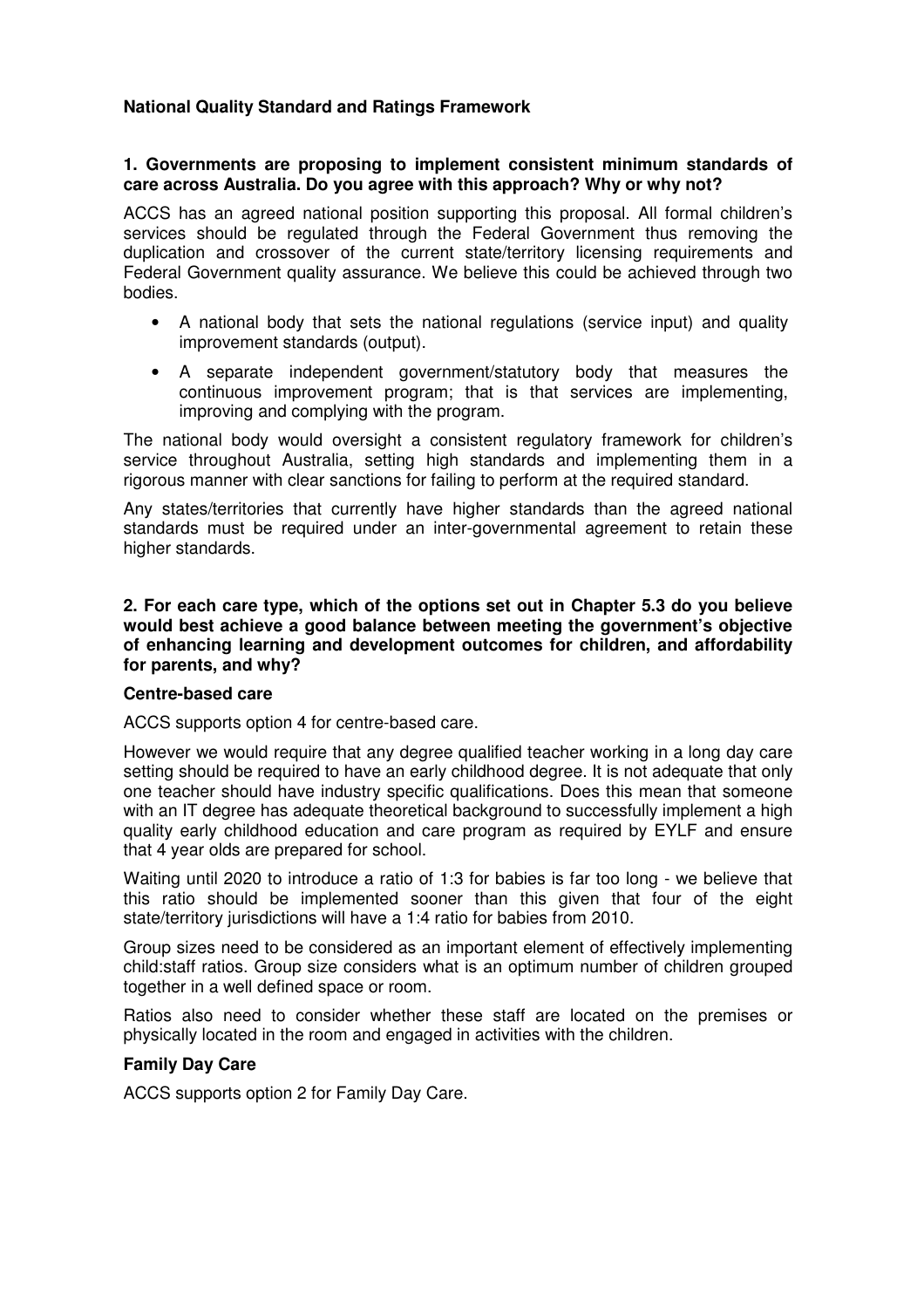### **3. Do the proposed standards address different cultural and diversity requirements and considerations adequately? If not, do you have any suggestions for how the standard could be further improved?**

ACCS understands that the national Early Years Learning Framework (EYLF) is not under consideration in this consultation; however we wish to lodge our comments in regard to cultural diversity. The EYLF is almost completely silent on cultural diversity, most particularly acknowledging Aboriginal and Torres Strait Islander families. This is a very disappointing outcome and does not further the Federal Government's apology nor contribute to targets to reduce the gap.

It is not possible to provide specific comment on the standards as they are provided in general terms only. More detail is required prior to any useful comment being provided.

### **4. What would be the impacts of changes to FDC arrangements?**

If the new standards result in some carers caring for less children, this will result in less income to a Family Day Care co-ordination units through decreased carer and family levies. The economic analysis provided by Access Economics does not include any calculation of the potential loss of income to Family Day Care co-ordination units.

### **5. What would be the impacts of the proposed changes to staff qualifications on services, particularly small, or rural and remote services?**

Small children's services are currently required to have some trained/qualified staff as part of their existing child:staff ratios, and this requirement varies from state to state. The most significant change for small services will be the requirement to employ a degree qualified early childhood teacher. In practice in some states it is most likely that this will impact on only a small number of services. For example, in NSW a children's service licensed for 29 or less children is not required to employ a degree qualified early childhood teacher. It is this small number of services that will now be required to employ a full or part-time degree qualified early childhood teacher.

In the short to medium term it will be an industry wide challenge to find appropriately qualified staff, and this will be most marked in rural and remote children's services, and those located in Aboriginal and Torres Strait Islander communities.

### **6. Do you think the proposed quality rating system would be an effective indicator of service quality?**

ACCS believes that the rating system will only be an effective indicator of service quality if it genuinely reflects high standards.

The quality rating system must not act as a disguise for poor quality in a service in order to give families peace of mind in using a children's service.

The bar to achieve a rating of high quality must be set very high. We propose the introduction of a system of application in order to be considered for the rating of excellent.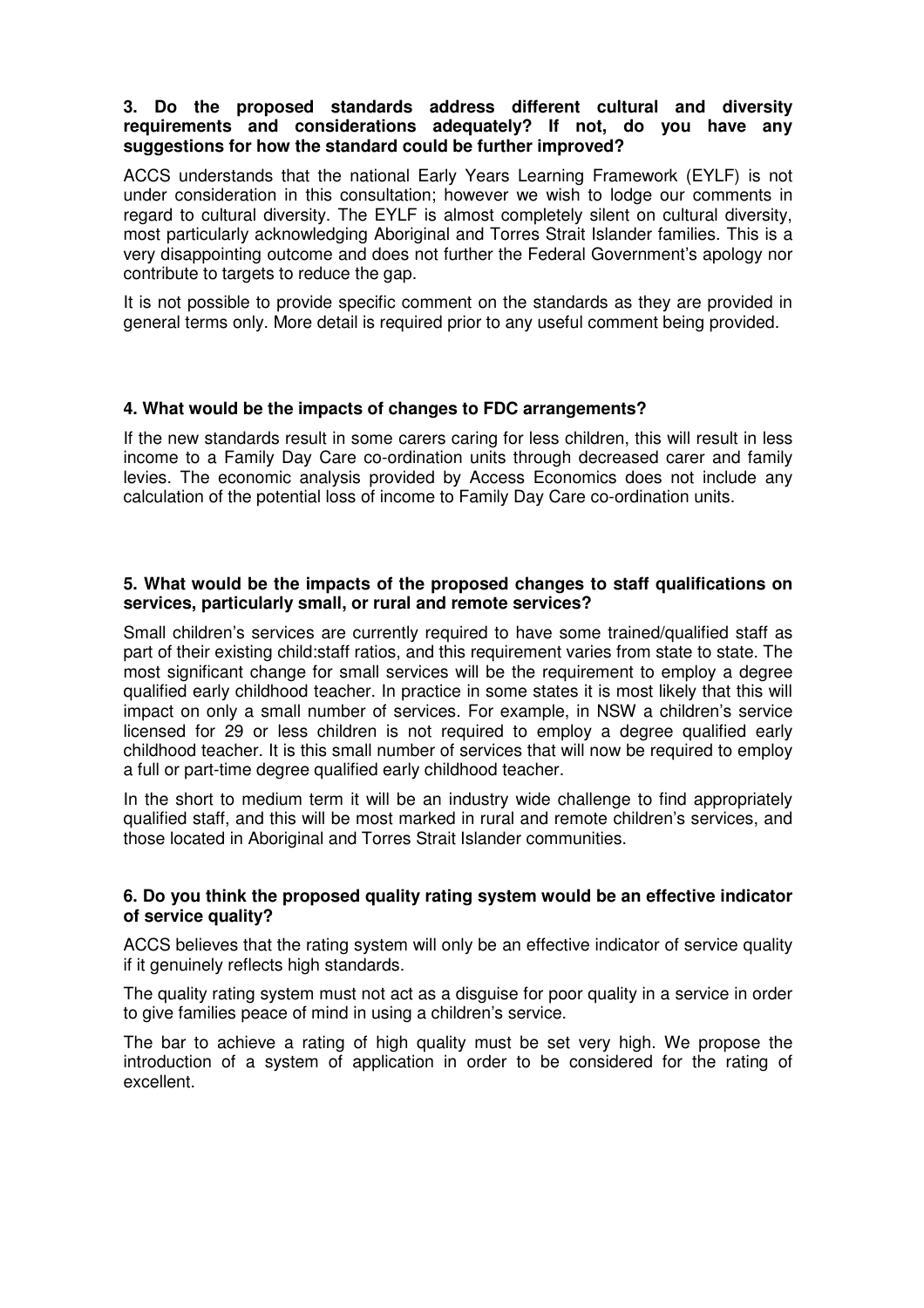## **7. Would the quality rating system help to drive continuous improvement in the ECEC sector? If not, do you have any suggestions for how the quality rating system could be further improved?**

The quality rating system should be based on evidence of what is good for children. For example the draft proposal designates providing a warm relationship for children as high quality provision. ACCS sees provision of warm relationships with children as an essential requirement for children to develop strong relationships into the future; therefore it should be considered basic practice, not high quality. The corollary of this standard being rated high is that it assumes it is OK to provide indifferent relationships with children as basic care.

### **8. What criteria do you think should be used to rate a service as Excellent? How should the rating be assessed and by whom?**

ACCS believes a rating of Excellent should only be available to services who demonstrate quality provision well above and beyond minimum standards. The assessment must be made by highly skilled professionals with a deep understanding of early childhood development and of the role of quality children's services in enhancing this development.

# **Licensing and regulatory arrangements**

#### **9. Do you think integrating the existing regulatory arrangements will reduce costs for the industry and for governments? Do you think this approach will be sufficient to ensure ECEC provided is high-quality?**

Integrating existing regulatory systems may cost less due to administrative efficiencies, counterbalance by increased travel and communication costs in a nationwide operation; however ACCS believes that cost saving is a less important focus than that of enhancing the quality of children's services. Proposed reforms must be tested against this criterion ahead of tests for cost savings.

Integrating the current systems may result in higher quality early childhood education and care services by shifting the focus away from compliance management onto building relationships with children, pedagogy planning and delivering a relevant and appropriate program for children.

#### **Implementation**

#### **10. What do you consider to be the key advantages and disadvantages of the proposed reforms?**

One of the key gains of this reform proposal is that all the States and Territories have demonstrated a united commitment to improving the quality of children's services for Australia's children.

Unfortunately, the proposals have not outlined changes that would bring Australia's early childhood education and care system into line with International best practice, and in places does not even meet the quality standards in some of the States and Territories.